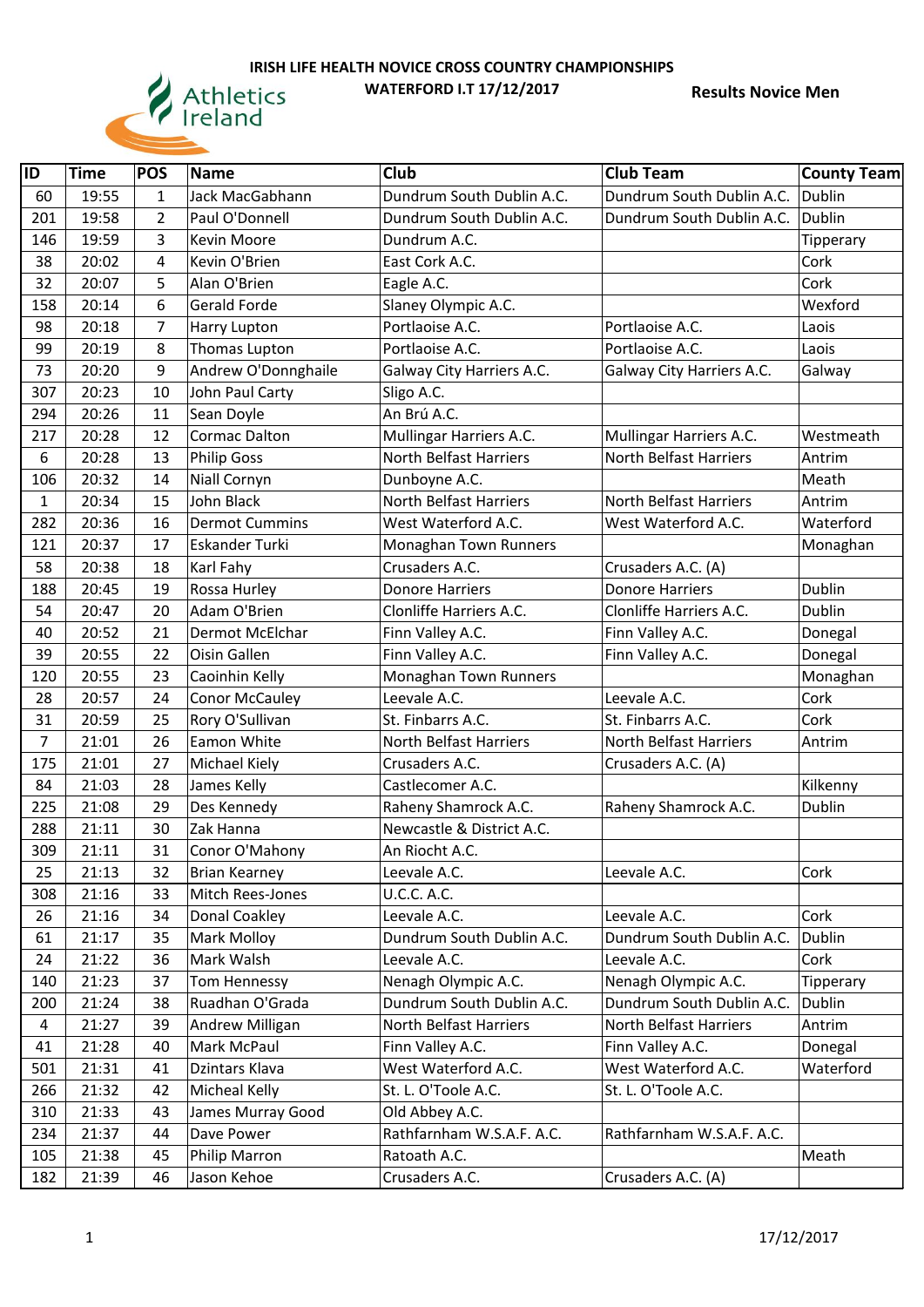

| ID             | <b>Time</b> | <b>POS</b> | <b>Name</b>               | Club                        | <b>Club Team</b>            | <b>County Team</b> |
|----------------|-------------|------------|---------------------------|-----------------------------|-----------------------------|--------------------|
| 147            | 21:40       | 47         | <b>Paddy Cummins</b>      | Moycarkey Coolcroo A.C.     |                             | Tipperary          |
| 44             | 21:42       | 48         | Shane Gallagher           | Finn Valley A.C.            | Finn Valley A.C.            | Donegal            |
| 33             | 21:44       | 49         | <b>John Collins</b>       | Skibbereen A.C.             |                             | Cork               |
| 51             | 21:45       | 50         | Martin Lynch              | Milford A.C.                |                             | Donegal            |
| 42             | 21:48       | 51         | Seamus O'Donnell          | Finn Valley A.C.            | Finn Valley A.C.            | Donegal            |
| 179            | 21:50       | 52         | <b>Vincent McGuinness</b> | Crusaders A.C.              | Crusaders A.C. (A)          | Galway             |
| 274            | 21:50       | 53         | Mark McKenna              | Waterford A.C.              | Waterford A.C.              | Waterford          |
| 107            | 21:52       | 54         | Rory Kavanagh             | Dunboyne A.C.               |                             | Meath              |
| 29             | 21:52       | 55         | Chris Mintern             | Leevale A.C.                | Leevale A.C.                | Cork               |
| 251            | 21:56       | 56         | Denis Coughlan            | St. Finbarrs A.C.           | St. Finbarrs A.C.           |                    |
| 291            | 21:57       | 57         | Aindriu O'Comhraidhe      | St. Michael's A.C.          |                             |                    |
| 143            | 21:57       | 58         | Denis Shanahan            | Thurles Crokes A.C.         |                             | Tipperary          |
| 129            | 21:57       | 59         | Pauric Ennis              | Tullamore Harriers A.C.     | Tullamore Harriers A.C.     | Offaly             |
| 19             | 21:58       | 60         | James Treanor             | Shercock A.C.               | Shercock A.C.               | Cavan              |
| 192            | 21:58       | 61         | Ray Lonergan              | <b>Donore Harriers</b>      | <b>Donore Harriers</b>      |                    |
| 78             | 21:59       | 62         | <b>Tomas Roantree</b>     | Kilkenny City Harriers A.C. | Kilkenny City Harriers A.C. | Kilkenny           |
| 36             | 22:00       | 63         | lan Tivy                  | Togher A.C.                 |                             | Cork               |
| 203            | 22:00       | 64         | Adam Speer                | Finn Valley A.C.            | Finn Valley A.C.            | Donegal            |
| 215            | 22:00       | 65         | <b>Ian McCormack</b>      | Mullingar Harriers A.C.     | Mullingar Harriers A.C.     | Westmeath          |
| 92             | 22:02       | 66         | <b>Riobaird Miller</b>    | Ballyfin A.C.               | Ballyfin A.C.               | Laois              |
| 23             | 22:03       | 67         | Aodhagan O'Reilly         | Annalee A.C.                |                             | Cavan              |
| 302            | 22:04       | 68         | <b>Tim Grummell</b>       | Sli Cualann A.C.            |                             |                    |
| 145            | 22:04       | 69         | Dermot Hayes              | Dundrum A.C.                |                             | Tipperary          |
| 151            | 22:05       | 70         | Brendan Lyng              | United Striders A.C.        | United Striders A.C.        | Wexford            |
| 227            | 22:06       | 71         | Joseph O'Donoghue         | Raheny Shamrock A.C.        | Raheny Shamrock A.C.        |                    |
| 56             | 22:08       | 72         | Ciaran Diviney            | Crusaders A.C.              | Crusaders A.C. (A)          | Galway             |
| 502            | 22:08       | 73         | <b>Brian Byrne</b>        | West Waterford A.C.         | West Waterford A.C.         | Waterford          |
| 15             | 22:08       | 74         | Paul Magee                | Shercock A.C.               | Shercock A.C.               | Cavan              |
| 181            | 22:10       | 75         | Albin Ingmarsson          | Crusaders A.C.              | Crusaders A.C. (A)          |                    |
| 481            | 22:11       | 76         | Michael Moran             | Mullingar Harriers A.C.     | Mullingar Harriers A.C.     |                    |
| 300            | 22:11       | 77         | Mark Guerin               | Limerick A.C.               |                             |                    |
| 101            | 22:12       | 78         | James Hamm                | Portlaoise A.C.             | Portlaoise A.C.             | Laois              |
| 12             | 22:12       | 79         | James Trainor             | Dub Running Club            |                             | Antrim             |
| 159            | 22:13       | 80         | Enda Cloake               | Slaney Olympic A.C.         |                             | Wexford            |
| 168            | 22:13       | 81         | Michael Cassidy           | Clonliffe Harriers A.C.     | Clonliffe Harriers A.C.     |                    |
| 305            | 22:14       | 82         | Patrick Roche             | Carrick-on-Suir A.C.        | Carrick-on-Suir A.C.        | Tipperary          |
| 273            | 22:15       | 83         | Noel Murphy               | Waterford A.C.              | Waterford A.C.              | Waterford          |
| 219            | 22:15       | 84         | Gerard Gavin              | Mullingar Harriers A.C.     | Mullingar Harriers A.C.     | Westmeath          |
| 152            | 22:18       | 85         | John McGrath              | United Striders A.C.        | United Striders A.C.        | Wexford            |
| 16             | 22:18       | 86         | <b>Niall Smith</b>        | Shercock A.C.               | Shercock A.C.               | Cavan              |
| 17             | 22:18       | 87         | <b>Michael Reilly</b>     | Shercock A.C.               | Shercock A.C.               | Cavan              |
| 141            | 22:19       | 88         | John Fitzgibbon           | Thurles Crokes A.C.         |                             | Tipperary          |
| $\overline{2}$ | 22:20       | 89         | Joe Malone                | North Belfast Harriers      | North Belfast Harriers      | Antrim             |
| 236            | 22:21       | 90         | Donagh Powell             | Rathfarnham W.S.A.F. A.C.   | Rathfarnham W.S.A.F. A.C.   |                    |
| 250            | 22:23       | 91         | Eoin O'Keeffe             | St. Finbarrs A.C.           | St. Finbarrs A.C.           |                    |
| 109            | 22:24       | 92         | Morgan McDonagh           | Dunboyne A.C.               |                             | Meath              |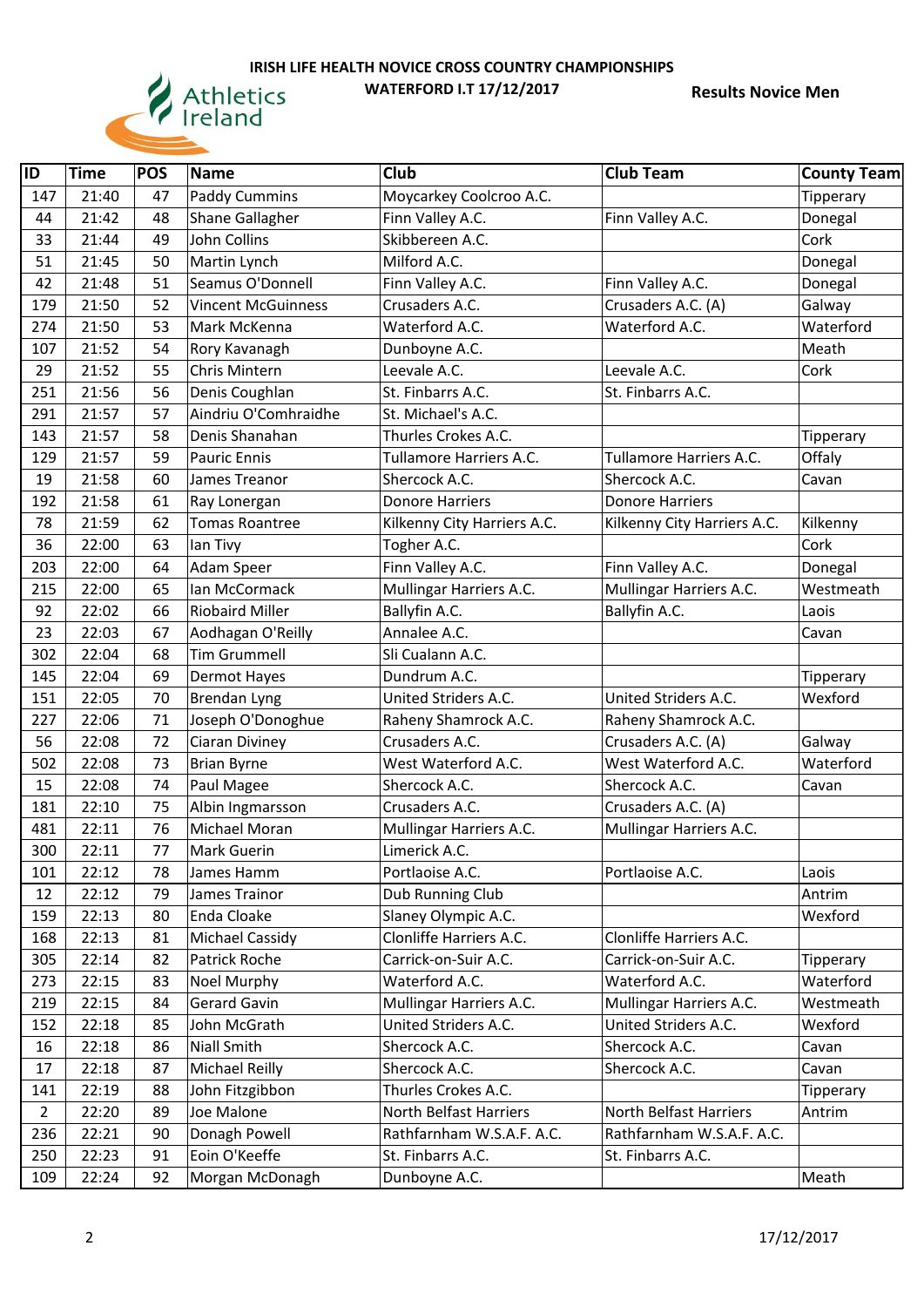

| ID  | <b>Time</b> | <b>POS</b> | <b>Name</b>             | Club                              | <b>Club Team</b>          | <b>County Team</b> |
|-----|-------------|------------|-------------------------|-----------------------------------|---------------------------|--------------------|
| 226 | 22:26       | 93         | Ian McConkey            | Raheny Shamrock A.C.              | Raheny Shamrock A.C.      | <b>Dublin</b>      |
| 52  | 22:26       | 94         | David McMenamin         | Inishowen A.C.                    |                           | Donegal            |
| 103 | 22:30       | 95         | <b>Garry Cantwell</b>   | St. Abbans A.C.                   |                           | Laois              |
| 100 | 22:37       | 96         | Cyril Cuddy             | Portlaoise A.C.                   | Portlaoise A.C.           | Laois              |
| 90  | 22:37       | 97         | Sean Caulfield          | St. Senans A.C.                   |                           | Kilkenny           |
| 171 | 22:38       | 98         | Patrick Hayes           | Clonliffe Harriers A.C.           | Clonliffe Harriers A.C.   |                    |
| 275 | 22:38       | 99         | lain O'Byrne            | Waterford A.C.                    | Waterford A.C.            | Waterford          |
| 297 | 22:38       | 100        | Geoffrey Casey          | Togher A.C.                       |                           |                    |
| 178 | 22:38       | 101        | Michael Wycherley       | Crusaders A.C.                    | Crusaders A.C. (A)        |                    |
| 138 | 22:39       | 102        | Jimmy Boland            | Clonmel A.C.                      | Clonmel A.C.              | Tipperary          |
| 160 | 22:40       | 103        | David Kehoe             | Slaney Olympic A.C.               |                           | Wexford            |
| 189 | 22:41       | 104        | Des Tremble             | <b>Donore Harriers</b>            | Donore Harriers           |                    |
| 21  | 22:41       | 105        | Kieran Cosgrove         | Bailieboro A.C.                   |                           | Cavan              |
| 14  | 22:42       | 106        | John Whelan             | Shercock A.C.                     | Shercock A.C.             | Cavan              |
| 37  | 22:43       | 107        | <b>Bryan Crowley</b>    | Watergrasshill A.C.               |                           | Cork               |
| 218 | 22:43       | 108        | James Keegan            | Mullingar Harriers A.C.           | Mullingar Harriers A.C.   | Westmeath          |
| 279 | 22:44       | 109        | Anthony Flynn           | West Waterford A.C.               | West Waterford A.C.       | Waterford          |
| 55  | 22:47       | 110        | Sean Doran              | Clonliffe Harriers A.C.           | Clonliffe Harriers A.C.   | <b>Dublin</b>      |
| 161 | 22:52       | 111        | John Stone              | D.M.P. A.C.                       |                           | Wexford            |
| 34  | 22:52       | 112        | Andrew Sheehan          | Leevale A.C.                      |                           | Cork               |
| 241 | 22:55       | 113        | Michael Cunningham      | Sportsworld A.C.                  | Sportsworld A.C.          | <b>Dublin</b>      |
| 128 | 22:55       | 114        | Mark Donegan            | Tullamore Harriers A.C.           | Tullamore Harriers A.C.   | Offaly             |
| 177 | 23:00       | 115        | <b>Garret Dunne</b>     | Crusaders A.C.                    | Crusaders A.C. (A)        |                    |
| 260 | 23:01       | 116        | <b>Trevor Corcoran</b>  | St. L. O'Toole A.C.               | St. L. O'Toole A.C.       |                    |
| 108 | 23:02       | 117        | Loughlin Campion        | Dunboyne A.C.                     |                           | Meath              |
| 190 | 23:04       | 118        | Emmet Ó Briain          | <b>Donore Harriers</b>            | <b>Donore Harriers</b>    |                    |
| 3   | 23:05       | 119        | <b>Andrew Considine</b> | North Belfast Harriers            | North Belfast Harriers    | Antrim             |
| 198 | 23:07       | 120        | Diarmuid Meldon         | Dundrum South Dublin A.C.         | Dundrum South Dublin A.C. |                    |
| 194 | 23:08       | 121        | Neil McGettigan         | <b>Donore Harriers</b>            | <b>Donore Harriers</b>    |                    |
| 154 | 23:08       | 122        | Alan O'Connor           | United Striders A.C.              | United Striders A.C.      | Wexford            |
| 53  | 23:10       | 123        | Conor Gallagher         | Lifford Strabane A.C.             |                           | Donegal            |
| 135 | 23:12       | 124        | Connor Butler           | Tullamore Harriers A.C.           |                           | Offaly             |
| 96  | 23:12       | 125        | Noel Burke              | Ballyroan, Abbeyleix & Dist. A.C. |                           | Laois              |
| 93  | 23:13       | 126        | Ciaran Fitzpatrick      | Ballyfin A.C.                     | Ballyfin A.C.             | Laois              |
| 172 | 23:20       | 127        | Anthony Thomas Bowen    | Clonmel A.C.                      | Clonmel A.C.              | Tipperary          |
| 71  | 23:22       | 128        | Michael Kerrin          | Galway City Harriers A.C.         | Galway City Harriers A.C. | Galway             |
| 233 | 23:25       | 129        | William Walsh           | Raheny Shamrock A.C.              | Raheny Shamrock A.C.      | Dublin             |
| 284 | 23:28       | 130        | Shane O'Riordan         | West Waterford A.C.               | West Waterford A.C.       | Waterford          |
| 148 | 23:30       | 131        | Shane Mullaney          | Moycarkey Coolcroo A.C.           |                           | Tipperary          |
| 278 | 23:32       | 132        | Colm Ryan               | West Waterford A.C.               | West Waterford A.C.       | Waterford          |
| 242 | 23:33       | 133        | Kevin Curran            | Sportsworld A.C.                  | Sportsworld A.C.          | Dublin             |
| 75  | 23:38       | 134        | <b>Talon Thompson</b>   | Galway City Harriers A.C.         | Galway City Harriers A.C. | Galway             |
| 295 | 23:43       | 135        | Edwin Cashman           | Midleton A.C.                     |                           |                    |
| 238 | 23:43       | 136        | Gael Hernandez          | Rathfarnham W.S.A.F. A.C.         | Rathfarnham W.S.A.F. A.C. |                    |
| 116 | 23:44       | 137        | Allan Clarke            | St. Brigids A.C.                  |                           | Meath              |
| 83  | 23:47       | 138        | Derek Kehoe             | Gowran A.C.                       |                           | Kilkenny           |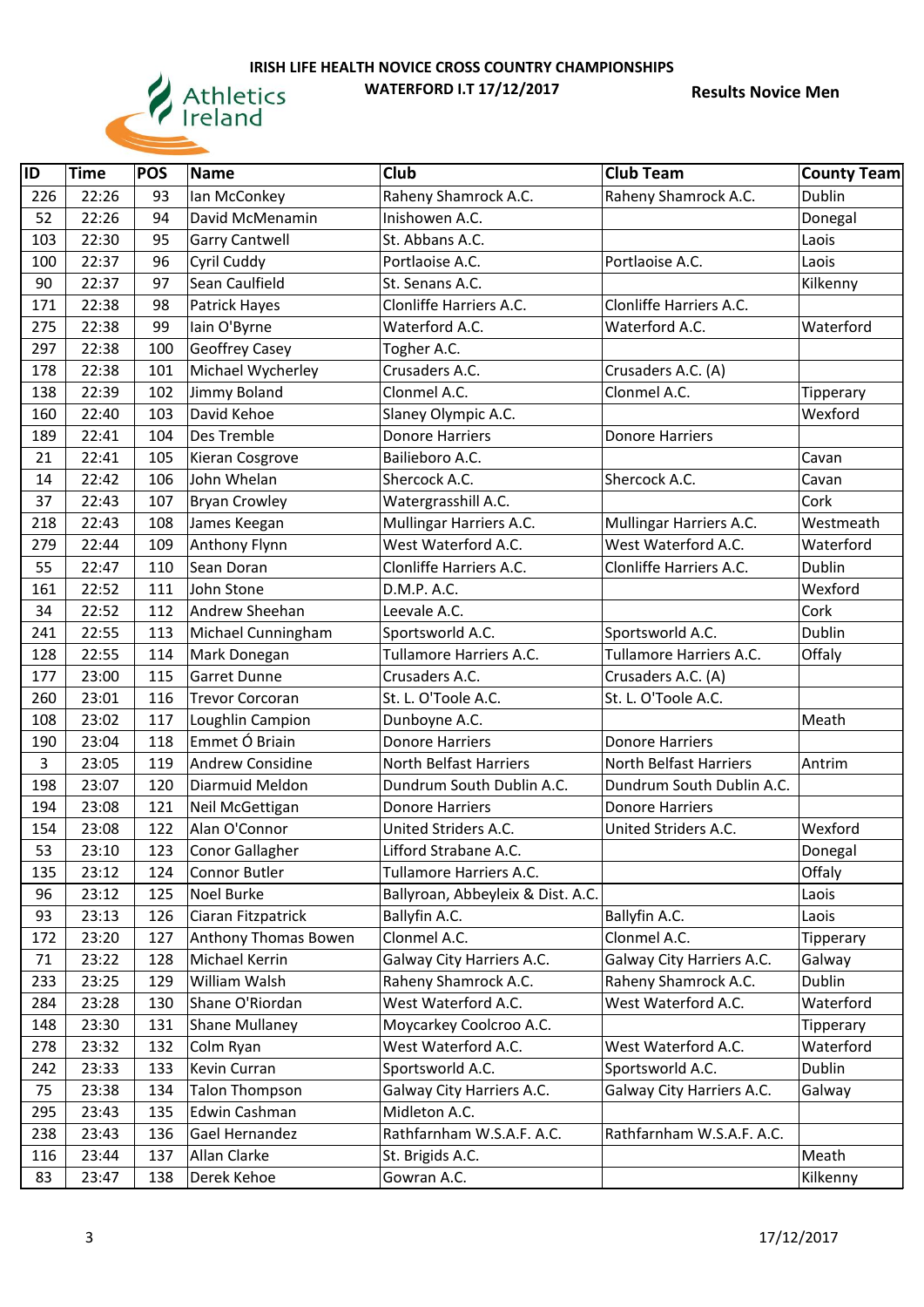

| ID  | <b>Time</b> | <b>POS</b> | <b>Name</b>               | Club                              | <b>Club Team</b>          | <b>County Team</b> |
|-----|-------------|------------|---------------------------|-----------------------------------|---------------------------|--------------------|
| 184 | 23:49       | 139        | Joseph McDermott          | Crusaders A.C.                    | Crusaders A.C. (B)        |                    |
| 97  | 23:53       | 140        | <b>Thomas Dunne</b>       | Ballyroan, Abbeyleix & Dist. A.C. |                           | Laois              |
| 272 | 23:54       | 141        | David Smyth               | Waterford A.C.                    | Waterford A.C.            | Waterford          |
| 173 | 23:57       | 142        | <b>Brian Looram</b>       | Clonmel A.C.                      | Clonmel A.C.              | Tipperary          |
| 235 | 24:00       | 143        | Neil Skelton              | Rathfarnham W.S.A.F. A.C.         | Rathfarnham W.S.A.F. A.C. |                    |
| 163 | 24:02       | 144        | Alex Gibbons              | Clonliffe Harriers A.C.           | Clonliffe Harriers A.C.   |                    |
| 131 | 24:04       | 145        | <b>Anthony Harpur</b>     | Tullamore Harriers A.C.           | Tullamore Harriers A.C.   | Offaly             |
| 281 | 24:07       | 146        | Mossie Keogh              | West Waterford A.C.               | West Waterford A.C.       | Waterford          |
| 214 | 24:08       | 147        | <b>Andrew Nevin</b>       | Mullingar Harriers A.C.           | Mullingar Harriers A.C.   |                    |
| 303 | 24:09       | 148        | Michael O'Flaherty        | Kilmore A.C.                      |                           |                    |
| 162 | 24:11       | 149        | John Murphy               | D.M.P. A.C.                       |                           | Wexford            |
| 216 | 24:12       | 150        | Hans Deraeymaeker         | Mullingar Harriers A.C.           | Mullingar Harriers A.C.   | Westmeath          |
| 69  | 24:23       | 151        | <b>Brian Bruton</b>       | Galway City Harriers A.C.         | Galway City Harriers A.C. | Galway             |
| 174 | 24:28       | 152        | <b>Billy Moloney</b>      | Clonmel A.C.                      | Clonmel A.C.              |                    |
| 169 | 24:31       | 153        | <b>Greg Hosseny</b>       | Clonliffe Harriers A.C.           | Clonliffe Harriers A.C.   |                    |
| 94  | 24:33       | 154        | <b>Tony Cox</b>           | Ballyfin A.C.                     | Ballyfin A.C.             | Laois              |
| 283 | 24:35       | 155        | Alan Hogan                | West Waterford A.C.               | West Waterford A.C.       | Waterford          |
| 245 | 24:38       | 156        | Anthony Gillen            | Sportsworld A.C.                  | Sportsworld A.C.          |                    |
| 208 | 24:43       | 157        | <b>Thomas Kenneffrick</b> | Leevale A.C.                      | Leevale A.C.              |                    |
| 277 | 24:45       | 158        | Michael Dunford           | West Waterford A.C.               | West Waterford A.C.       | Waterford          |
| 253 | 24:52       | 159        | Glenn Dollard             | St. Finbarrs A.C.                 | St. Finbarrs A.C.         |                    |
| 299 | 24:52       | 160        | Michael Colohan           | Togher A.C.                       |                           |                    |
| 240 | 24:54       | 161        | Shane Grehan              | Rathfarnham W.S.A.F. A.C.         | Rathfarnham W.S.A.F. A.C. |                    |
| 77  | 25:01       | 162        | Kieran Staunton           | Athenry A.C.                      |                           | Galway             |
| 117 | 25:02       | 163        | Derek Callan              | Blayney Rockets A.C.              |                           | Monaghan           |
| 70  | 25:02       | 164        | Neill Keane               | Galway City Harriers A.C.         | Galway City Harriers A.C. | Galway             |
| 247 | 25:05       | 165        | Diarmuid O'Sulleabhain    | Sportsworld A.C.                  | Sportsworld A.C.          |                    |
| 286 | 25:05       | 166        | Ray Hahesy                | West Waterford A.C.               | West Waterford A.C.       | Waterford          |
| 229 | 25:07       | 167        | Graham O'Dwyer            | Raheny Shamrock A.C.              | Raheny Shamrock A.C.      |                    |
| 72  | 25:17       | 168        | Niall Murphy              | Galway City Harriers A.C.         | Galway City Harriers A.C. | Galway             |
| 212 | 25:25       | 169        | Peader Lucey              | Mallow A.C.                       | Mallow A.C.               |                    |
| 124 | 25:37       | 170        | Darren Butler             | Tullamore Harriers A.C.           | Tullamore Harriers A.C.   | Offaly             |
| 119 | 25:39       | 171        | Owen McNally              | Glaslough Harriers A.C.           |                           | Monaghan           |
| 43  | 25:41       | 172        | John McElhill             | Finn Valley A.C.                  | Finn Valley A.C.          | Donegal            |
| 220 | 25:44       | 173        | Liam McGlynn              | Mullingar Harriers A.C.           | Mullingar Harriers A.C.   | Westmeath          |
| 280 | 25:51       | 174        | Eoghan Moloney            | West Waterford A.C.               | West Waterford A.C.       | Waterford          |
| 254 | 25:57       | 175        | Martin O'Reilly           | St. Finbarrs A.C.                 | St. Finbarrs A.C.         |                    |
| 118 | 26:08       | 176        | <b>Brendan Murphy</b>     | <b>Blayney Rockets A.C.</b>       |                           | Monaghan           |
| 248 | 26:26       | 177        | <b>Conor Keating</b>      | Sportsworld A.C.                  | Sportsworld A.C.          |                    |
| 211 | 26:34       | 178        | Eamonn Nagle              | Mallow A.C.                       | Mallow A.C.               |                    |
| 304 | 26:38       | 179        | <b>Adrian Reville</b>     | Kilmore A.C.                      |                           |                    |
| 301 | 26:46       | 180        | Tom Leahy                 | West Waterford A.C.               |                           | Waterford          |
| 287 | 27:49       | 181        | Darren Tutty              | West Waterford A.C.               | West Waterford A.C.       | Waterford          |
| 132 | 28:00       | 182        | Mark Harpur               | Tullamore Harriers A.C.           | Tullamore Harriers A.C.   | Offaly             |
| 204 | 28:08       | 183        | Kenny O'Donnell           | Finn Valley A.C.                  | Finn Valley A.C.          |                    |
| 296 | 28:18       | 184        | Ger O'Regan               | Midleton A.C.                     |                           |                    |